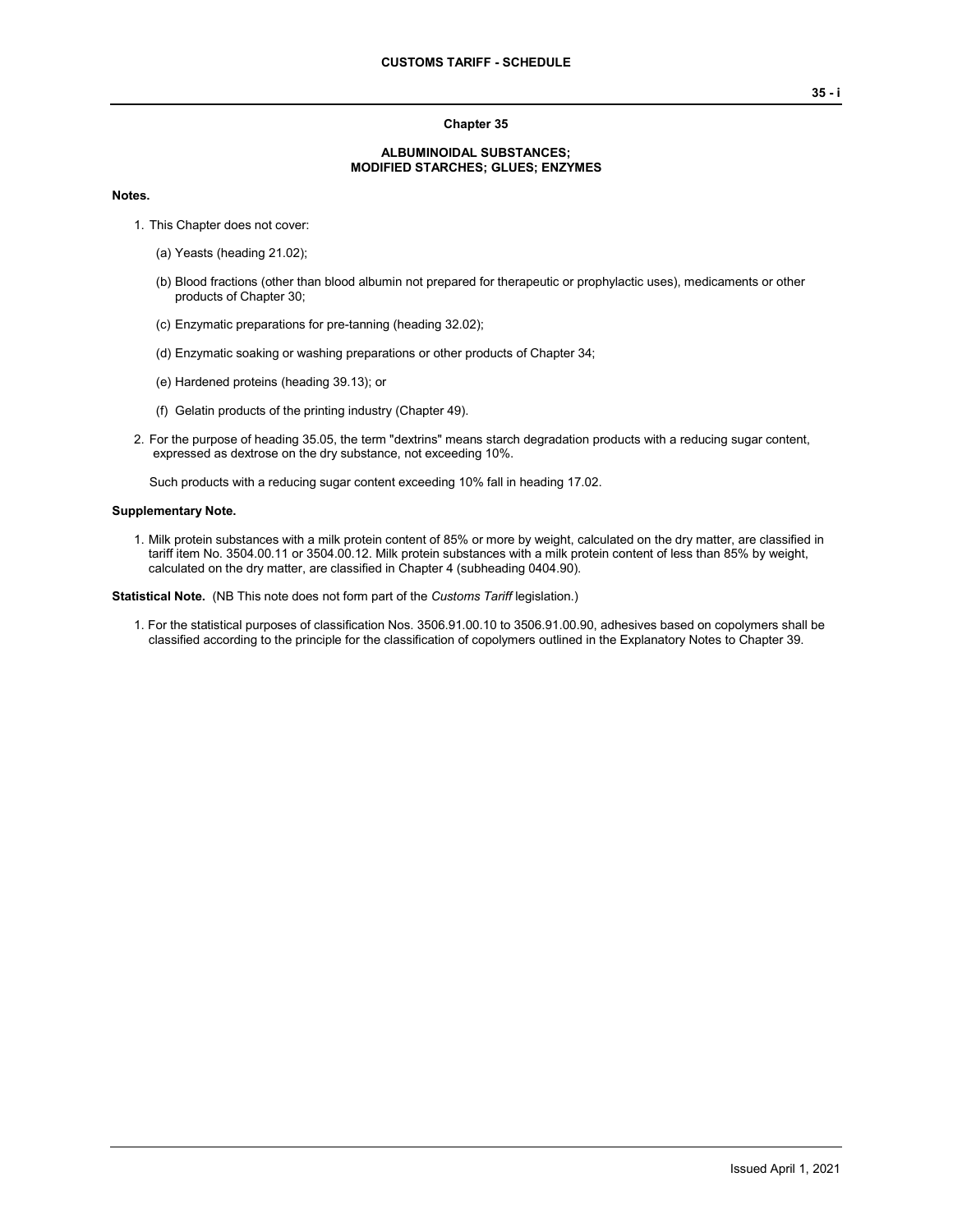| <b>Tariff</b><br>Item  | <b>SS</b> | <b>Description of Goods</b>                                                                                                                                                                      | Unit of<br>Meas. | <b>MFN</b><br>Tariff | <b>Applicable</b><br><b>Preferential Tariffs</b>                                                                                    |
|------------------------|-----------|--------------------------------------------------------------------------------------------------------------------------------------------------------------------------------------------------|------------------|----------------------|-------------------------------------------------------------------------------------------------------------------------------------|
| 35.01                  |           | Casein, caseinates and other casein derivatives; casein glues.                                                                                                                                   |                  |                      |                                                                                                                                     |
| 3501.10.00 00 - Casein |           |                                                                                                                                                                                                  | <b>KGM</b>       | Free                 | AUT, NZT, CCCT, LDCT,<br>GPT, UST, CIAT, CT,<br>CRT, IT, NT, SLT, PT,<br>COLT, JT, PAT, HNT,<br>KRT, CEUT, UAT,<br>CPTPT, UKT: Free |
| 3501.90.00             |           | -Other                                                                                                                                                                                           |                  | Free                 | CCCT, LDCT, GPT, UST,<br>CIAT, CT, CRT, IT, NT,<br>SLT, PT, COLT, JT,<br>PAT, HNT, KRT, CEUT,<br>UAT, CPTPT,<br>UKT: Free           |
|                        |           |                                                                                                                                                                                                  | KGM<br>KGM       |                      |                                                                                                                                     |
| 35.02                  |           | Albumins (including concentrates of two or more whey proteins,<br>containing by weight more than 80% whey proteins, calculated on the<br>dry matter), albuminates and other albumin derivatives. |                  |                      |                                                                                                                                     |
|                        |           | -Egg albumin:                                                                                                                                                                                    |                  |                      |                                                                                                                                     |
| 3502.11                |           | - -Dried                                                                                                                                                                                         |                  |                      |                                                                                                                                     |
|                        |           | 3502.11.10 00 - - - Within access commitment                                                                                                                                                     | KGM              | 8.5%                 | CCCT, LDCT, UST, CT,<br>CRT, PT, COLT, JT,<br>PAT, CEUT, UAT,<br>CPTPT, UKT: Free                                                   |
|                        |           | 3502.11.20 00 - - - Over access commitment                                                                                                                                                       | KGM              | \$6.12/kg            |                                                                                                                                     |
| 3502.19                |           | - -Other                                                                                                                                                                                         |                  |                      |                                                                                                                                     |
|                        |           | 3502.19.10 00 - - - Within access commitment                                                                                                                                                     | KGM              | 6.63¢/kg             | CCCT, LDCT, UST, CT,<br>CRT, PT, COLT, JT,<br>PAT, CEUT, UAT,<br>CPTPT, UKT: Free                                                   |
|                        |           | 3502.19.20 00 - - - Over access commitment                                                                                                                                                       | <b>KGM</b>       | \$1.52/kg            |                                                                                                                                     |
|                        |           | 3502.20.00 00 -Milk albumin, including concentrates of two or more whey proteins                                                                                                                 | <b>KGM</b>       | 6.5%                 | CCCT, LDCT, UST,<br>MXT, CIAT, CT, CRT,<br>PT, COLT, JT, PAT,<br>HNT, KRT, CEUT, UAT,<br>CPTPT, UKT: Free<br>GPT: 3%                |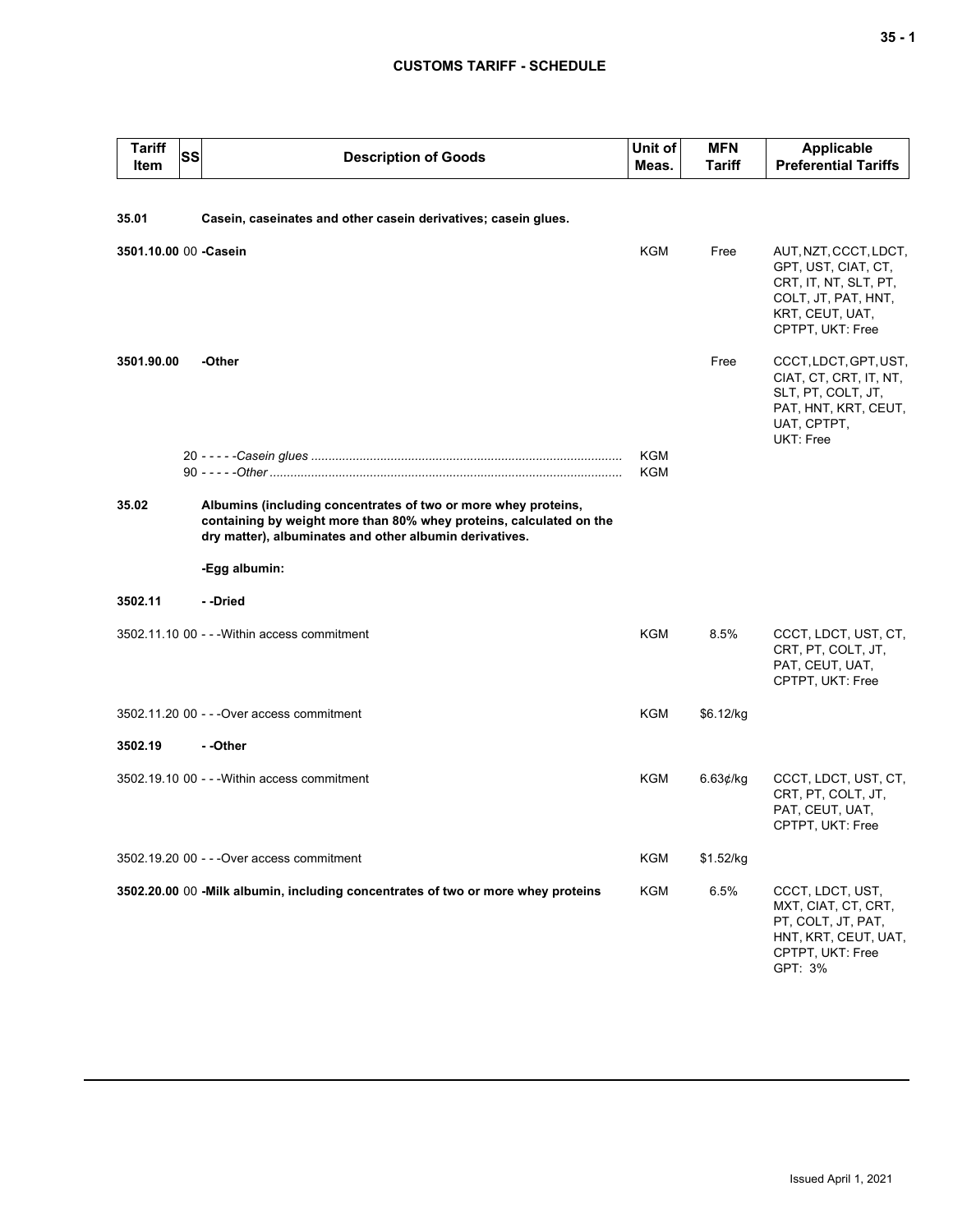| <b>Tariff</b><br>Item | SS<br><b>Description of Goods</b>                                                                                                                                                                                                   | Unit of<br>Meas.  | <b>MFN</b><br>Tariff   | Applicable<br><b>Preferential Tariffs</b>                                                                                                |
|-----------------------|-------------------------------------------------------------------------------------------------------------------------------------------------------------------------------------------------------------------------------------|-------------------|------------------------|------------------------------------------------------------------------------------------------------------------------------------------|
| 3502.90.00 00 - Other |                                                                                                                                                                                                                                     | <b>KGM</b>        | Free                   | CCCT, LDCT, GPT,<br>UST, MXT, CIAT, CT,<br>CRT, PT, COLT, JT,<br>PAT, HNT, KRT, CEUT,<br>UAT, CPTPT,<br>UKT: Free                        |
| 3503.00.00            | Gelatin (including gelatin in rectangular (including square) sheets,<br>whether or not surface-worked or coloured) and gelatin derivatives;<br>isinglass; other glues of animal origin, excluding casein glues of<br>heading 35.01. |                   | Free                   | AUT, NZT, CCCT, LDCT,<br>GPT, UST, MXT, CIAT,<br>CT, CRT, IT, NT, SLT,<br>PT, COLT, JT, PAT,<br>HNT, KRT, CEUT, UAT,<br>CPTPT, UKT: Free |
|                       |                                                                                                                                                                                                                                     | KGM<br><b>KGM</b> |                        |                                                                                                                                          |
| 3504.00               | Peptones and their derivatives; other protein substances and their<br>derivatives, not elsewhere specified or included; hide powder, whether<br>or not chromed.                                                                     |                   |                        |                                                                                                                                          |
|                       | - - - Milk protein substances:                                                                                                                                                                                                      |                   |                        |                                                                                                                                          |
| 3504.00.11            | ----Within access commitment                                                                                                                                                                                                        |                   | Free                   | CCCT, LDCT, GPT,<br>UST, MXT, CIAT, CT,<br>CRT, HNT, KRT, CEUT,<br>UAT, CPTPT,<br>UKT: Free                                              |
|                       |                                                                                                                                                                                                                                     | KGM<br>KGM        |                        |                                                                                                                                          |
| 3504.00.12            | ----Over access commitment                                                                                                                                                                                                          |                   | less than<br>\$3.15/kg | 270% but not UST, MXT, CIAT, CT,<br>CRT, CEUT, CPTPT,<br>UKT: Free                                                                       |
|                       |                                                                                                                                                                                                                                     | KGM<br><b>KGM</b> |                        |                                                                                                                                          |
|                       | 3504.00.90 00 - - - Other                                                                                                                                                                                                           | KGM               | Free                   | CCCT, LDCT, GPT,<br>UST, MXT, CIAT, CT,<br>CRT, CEUT, UAT,<br>CPTPT, UKT: Free                                                           |
| 35.05                 | Dextrins and other modified starches (for example, pregelatinized or<br>esterified starches); glues based on starches, or on dextrins or other<br>modified starches.                                                                |                   |                        |                                                                                                                                          |
| 3505.10               | -Dextrins and other modified starches                                                                                                                                                                                               |                   |                        |                                                                                                                                          |
|                       | ---Etherified or esterified starches:                                                                                                                                                                                               |                   |                        |                                                                                                                                          |
|                       | 3505.10.11 00 - - - - Cationic potato starch for use in the manufacture of paper or paperboard KGM                                                                                                                                  |                   | Free                   | CCCT, LDCT, GPT,<br>UST, MXT, CIAT, CT,<br>CRT, PT, COLT, JT,<br>PAT, HNT, KRT, CEUT,<br>UAT, CPTPT,<br>UKT: Free                        |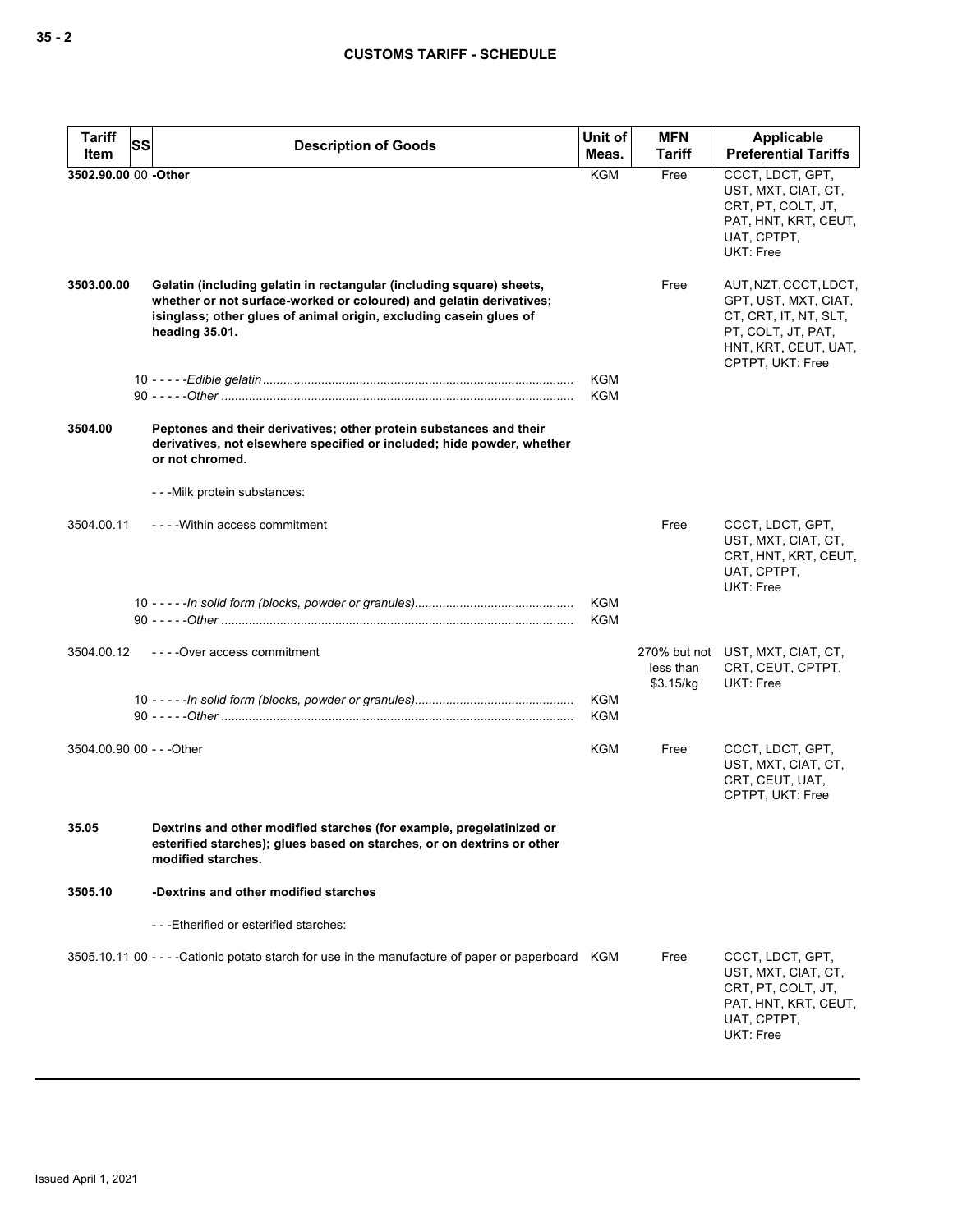| <b>Tariff</b><br>Item       | SS | <b>Description of Goods</b>                                                                                                                                                                                                | Unit of<br>Meas.  | <b>MFN</b><br><b>Tariff</b> | <b>Applicable</b><br><b>Preferential Tariffs</b>                                                                                     |
|-----------------------------|----|----------------------------------------------------------------------------------------------------------------------------------------------------------------------------------------------------------------------------|-------------------|-----------------------------|--------------------------------------------------------------------------------------------------------------------------------------|
| 3505.10.19 00 - - - - Other |    |                                                                                                                                                                                                                            | <b>KGM</b>        | 8%                          | CCCT, LDCT, UST,                                                                                                                     |
|                             |    |                                                                                                                                                                                                                            |                   |                             | MXT, CIAT, CT, CRT,<br>PT, COLT, JT, PAT,<br>HNT, KRT, CEUT, UAT,<br>CPTPT, UKT: Free<br>GPT: 3%                                     |
|                             |    | 3505.10.20 00 - - - Pregelatinized starch;<br>Soluble starch (amylogen)                                                                                                                                                    | KGM               | 6.5%                        | CCCT, LDCT, UST,<br>MXT, CIAT, CT, CRT,<br>PT, COLT, JT, PAT,<br>HNT, KRT, CEUT, UAT,<br>CPTPT, UKT: Free<br>GPT: 3%                 |
| 3505.10.90                  |    | ---Other                                                                                                                                                                                                                   |                   | Free                        | CCCT, LDCT, GPT,<br>UST, MXT, CIAT, CT,<br>CRT, PT, COLT, JT,<br>PAT, HNT, KRT, CEUT,<br>UAT, CPTPT,<br>UKT: Free                    |
|                             |    |                                                                                                                                                                                                                            | <b>KGM</b><br>KGM |                             |                                                                                                                                      |
| 3505.20                     |    | -Glues                                                                                                                                                                                                                     |                   |                             |                                                                                                                                      |
|                             |    | 3505.20.10 00 - --Blend of potato starch and synthetic polymer for use in the manufacture of KGM<br>pre-pasted wallpaper                                                                                                   |                   | Free                        | CCCT, LDCT, GPT,<br>UST, MXT, CIAT, CT,<br>CRT, IT, NT, SLT, PT,<br>COLT, JT, PAT, HNT,<br>KRT, CEUT, UAT,<br>CPTPT, UKT: Free       |
| 3505.20.90 00 - - - Other   |    |                                                                                                                                                                                                                            | <b>KGM</b>        | 8%                          | CCCT, LDCT, UST,<br>MXT, CIAT, CT, CRT,<br>IT, NT, SLT, PT, COLT,<br>JT, PAT, HNT, KRT,<br>CEUT, UAT, CPTPT,<br>UKT: Free<br>GPT: 3% |
| 35.06                       |    | Prepared glues and other prepared adhesives, not elsewhere specified<br>or included; products suitable for use as glues or adhesives, put up for<br>retail sale as glues or adhesives, not exceeding a net weight of 1 kg. |                   |                             |                                                                                                                                      |
|                             |    | 3506.10.00 00 -Products suitable for use as glues or adhesives, put up for retail sale as<br>glues or adhesives, not exceeding a net weight of 1 kg                                                                        | KGM               | 6.5%                        | CCCT, LDCT, UST,<br>MXT, CIAT, CT, CRT,<br>IT, NT, SLT, PT, COLT,<br>JT, PAT, HNT, KRT,<br>CEUT, UAT, CPTPT,<br>UKT: Free<br>GPT: 3% |

**-Other:**